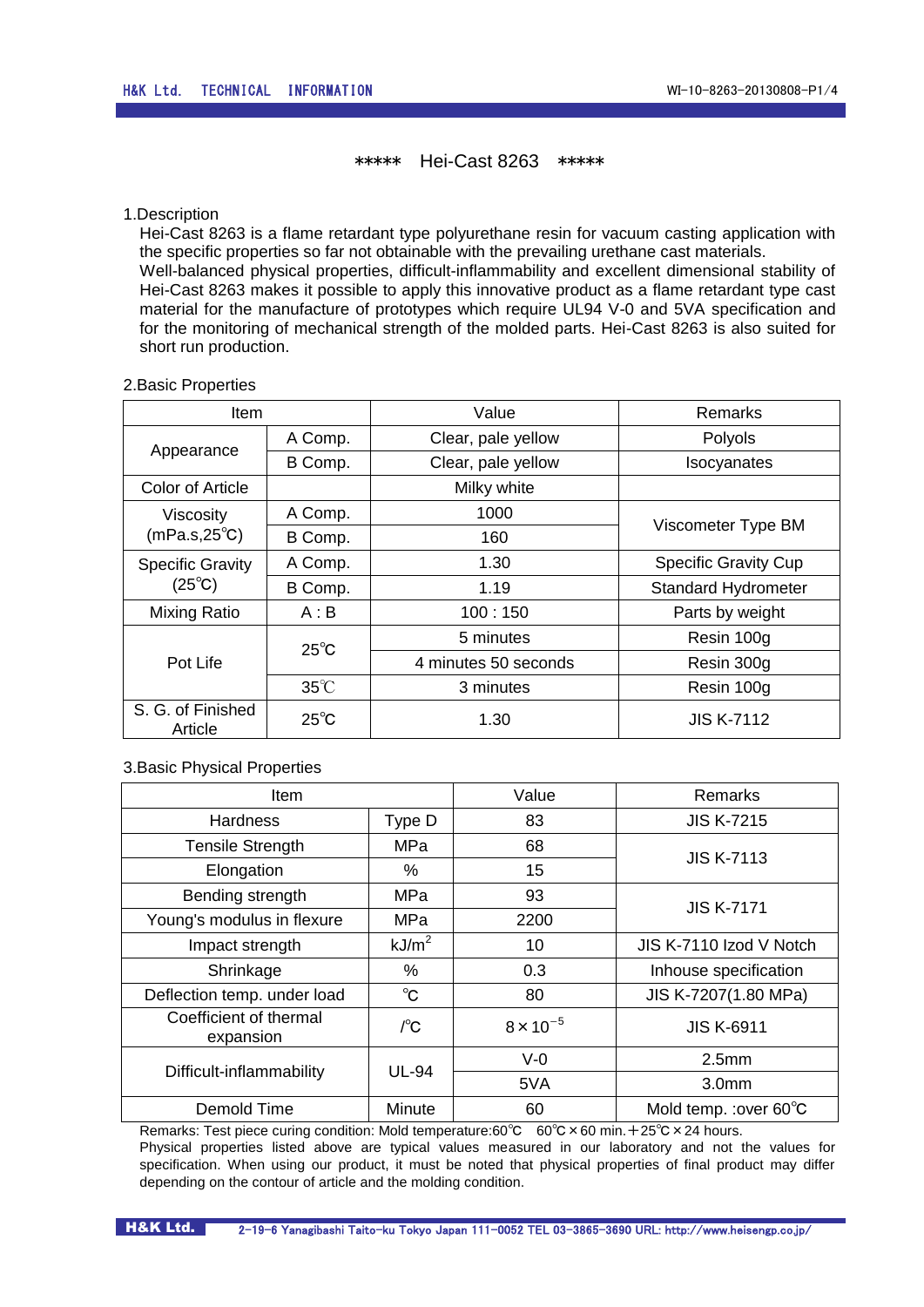4. electrical properties

| ltem              | Unit or Terms | Value |
|-------------------|---------------|-------|
| Breakdown voltage | kV/mm         | 14.8  |
| CTI test          |               | 600   |

5.Vacuum Casting Process

(1) Pre-degassing

Degass both A and B components in a de-gassing chamber for about 30 minutes. Degass material as much as you need. We recommend to degas the material which has been preheated to temperature of 40~50℃.

- (2) Temperature of resin Keep a temperature of 30~40℃ for both A and B component during casting. The higher, the liquid temperature, the shorter is the pot life and the lower, the liquid temperature, the longer is the pot life. Extremely too low temperatures may cause insufficient mixing and improper curing.
- (3) Mold temperature

Keep the temperature of silicone mold to 60~70℃ in advance. Too low mold temperatures may cause improper curing to result in lower physical properties. Mold temperatures should be controlled precisely as they affect the dimensional accuracy of the finished article.

(4) Casting

Containers are set in such a way that A component is added to B component. Apply vacuum to the chamber and de-gass B component for 5~10 minutes while it is stirred from time to time. Add A component to B component, stir for 30~40 seconds and leave it for a while. Stir it again for 30~40 seconds and then pour the mixture into silicone mold quickly. Release vacuum in 1 and half to 2 minutes after commencement of the mixing.

## (5) Curing condition

Place filled mold in thermostatic oven of 60~70℃ for 45 to 60 minutes and demold the article. Perform post curing at 70~80℃ for 2-3 hours depending on the requirements.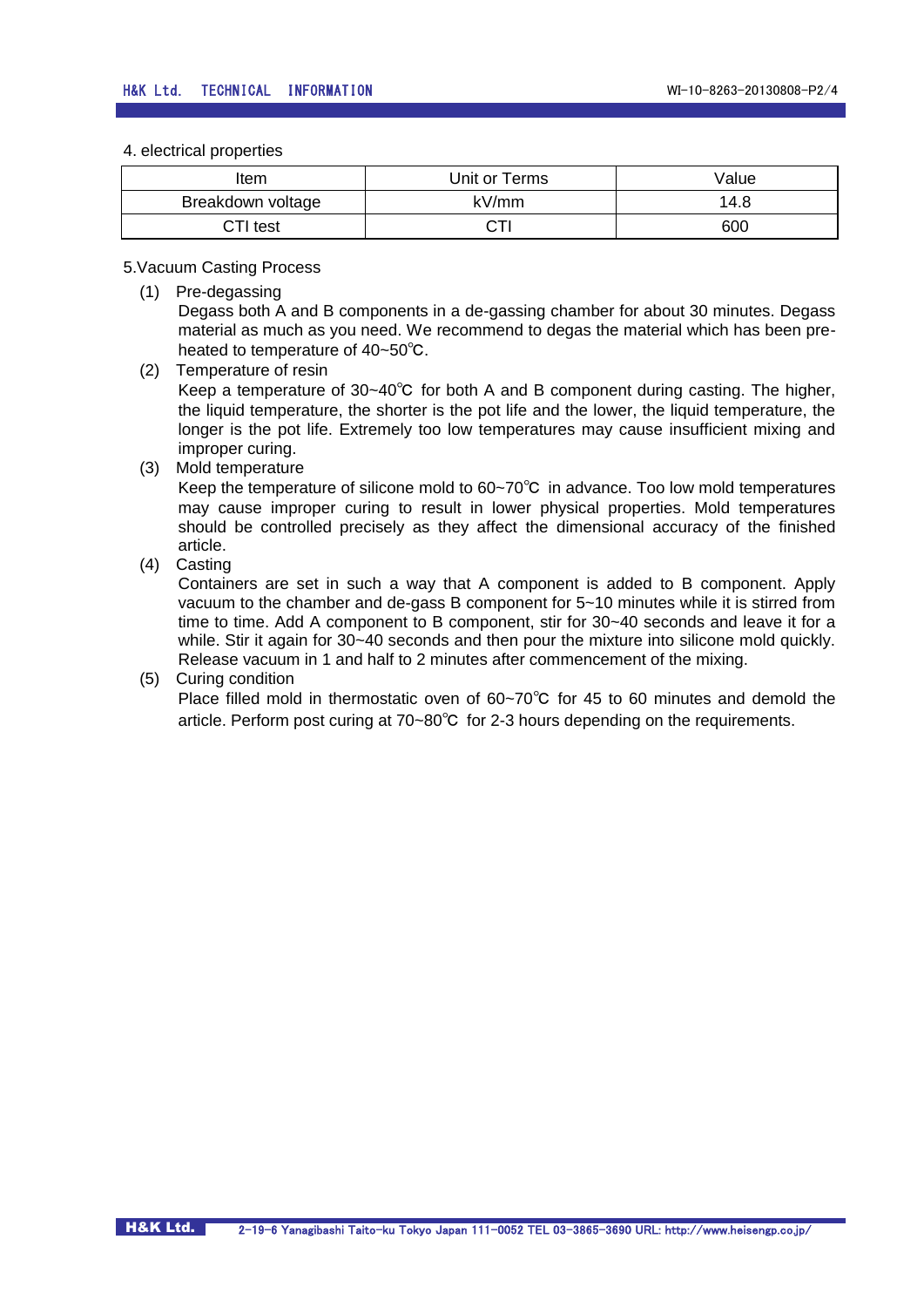6.Flow chart of vacuum casting



7. Attention of the use

Hei-Cast 8263 includes fire retardants. They may make caustic substances by hydrolysis under the influence of temperature or humidity.

Please be careful, electronic board and aluminum board may be corrode, when used them with Hei-Cast 8263.

8. The Identification code of molding JIS K6899-1/6899-4(Plastic-code and abbreviation) Part4:Fire retardant

PUR FR(14+41) PUR:Polyuretane resin FR:Fire retardant Code14:Aliphatic/Alicyclic bromine compound Code41:Chloridizathion organic phosphorous compound